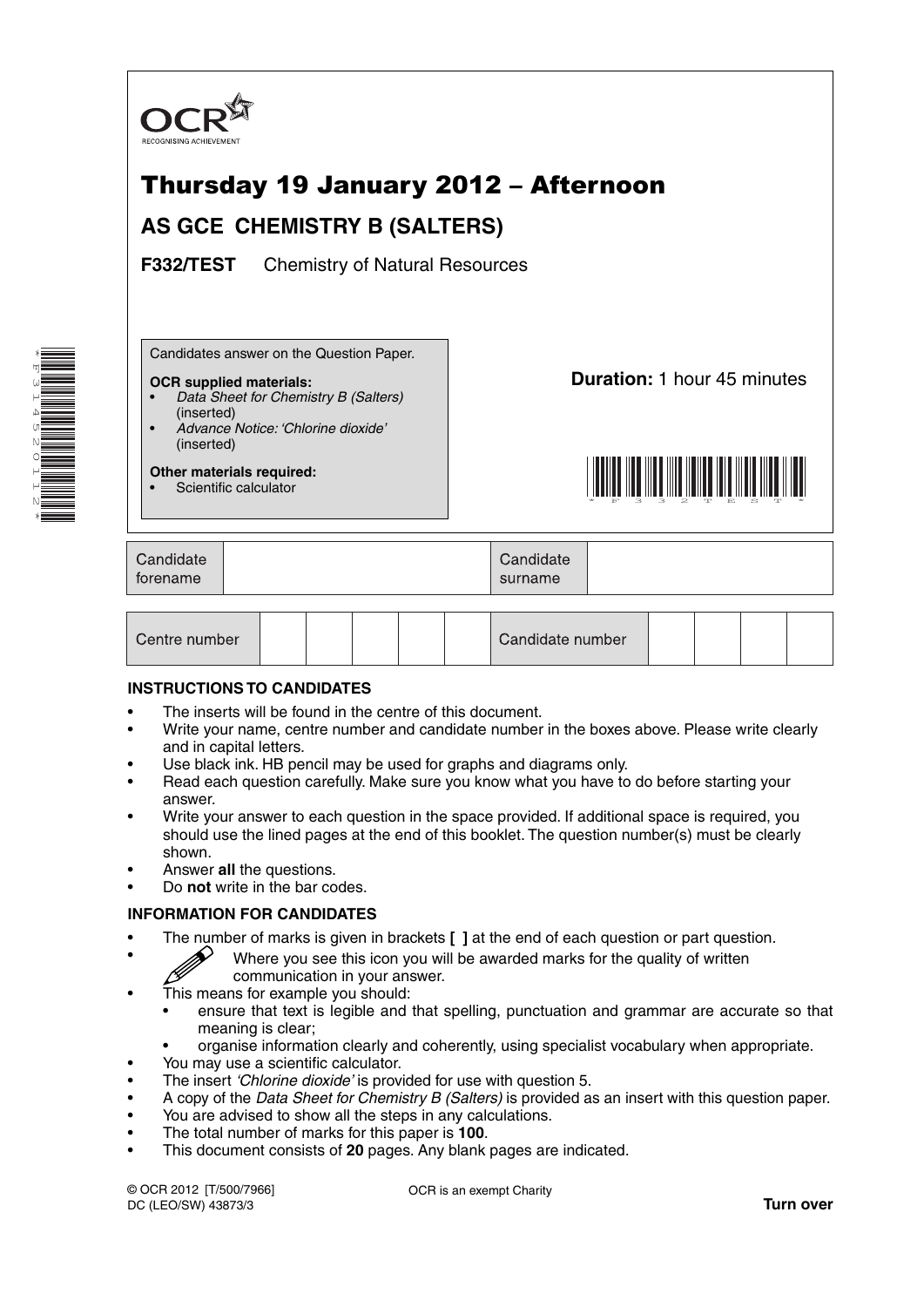### Answer all the questions.

- $\mathbf{1}$ Snottites are slimy colonies of bacteria that live in extreme conditions in caves. They take in hydrogen sulfide gas,  $H_2S$ , and oxygen gas and form sulfuric acid,  $H_2SO_4$ , in their slime.
	- (a) Hydrogen sulfide is produced by sulfur springs and stagnant water.
		- (i) Draw a 'dot-and-cross' diagram to represent the bonding in a molecule of hydrogen sulfide.

Show outer electron shells only.

(ii) Suggest and explain the shape of the hydrogen sulfide molecule. Give the bond angle.

| (b) | Use your answer to part (a)(ii) to help explain whether or not the molecule of hydrogen sulfide<br>is polar. |
|-----|--------------------------------------------------------------------------------------------------------------|
|     |                                                                                                              |
|     |                                                                                                              |
|     |                                                                                                              |
|     |                                                                                                              |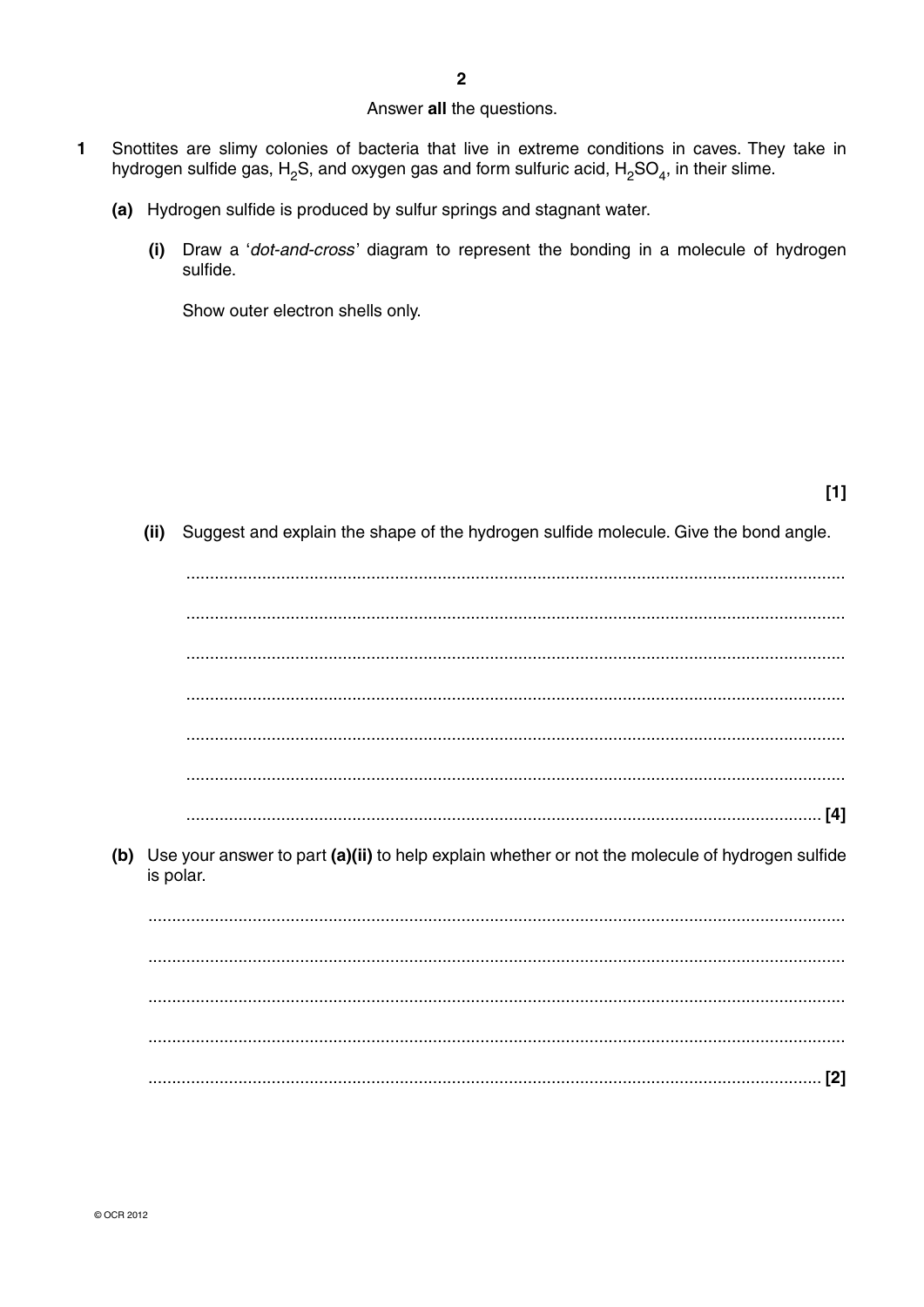$\overline{3}$ 

- (c) Give the oxidation state of sulfur in hydrogen sulfide and in sulfuric acid.
	-
- (d) Name the substance that has been reduced during the reaction of hydrogen sulfide with oxygen gas to form sulfuric acid. Explain your answer.

### **QUESTION 1 CONTINUES ON PAGE 4**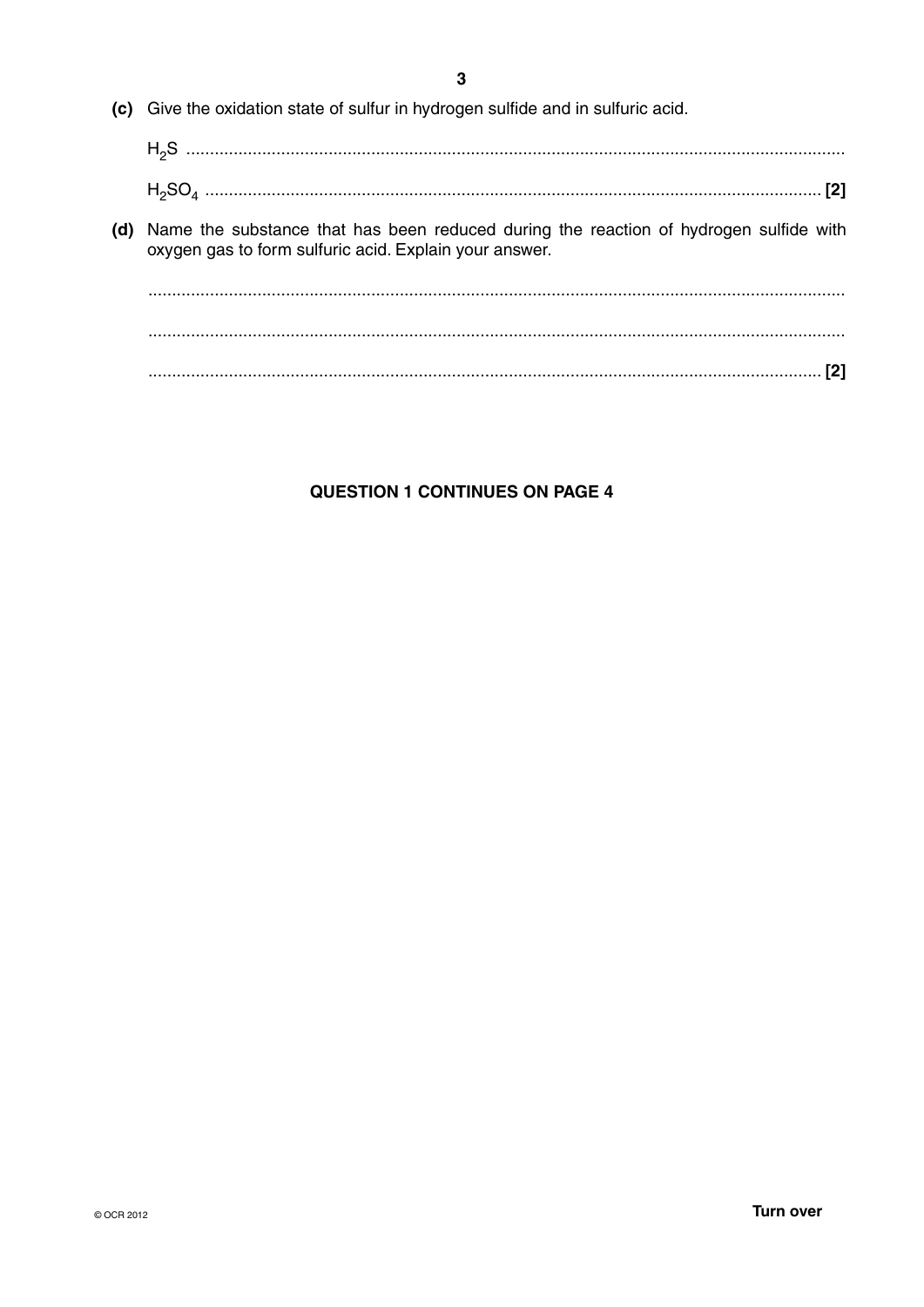**(e)** A sample of the sulfuric acid formed by snottites was collected in order to find its concentration.

A scientist measured out a 10.0 cm<sup>3</sup> sample of cave water containing sulfuric acid using a volumetric pipette and then diluted it to  $250 \text{ cm}^3$  in a volumetric flask.

The scientist then carried out a titration of the diluted acid with sodium hydroxide solution.

In the titration, 20.0 cm<sup>3</sup> of the diluted sulfuric acid solution was found to react exactly with 26.40 cm<sup>3</sup> of  $0.0500$  moldm<sup>-3</sup> sodium hydroxide solution.

 $H_2SO_4(aq) + 2NaOH(aq) \rightarrow Na_2SO_4(aq) + 2H_2O(l)$  equation 1.1

 **(i)** Name the piece of apparatus that the scientist would use to add the sodium hydroxide solution to the sulfuric acid during the titration.

...................................................................................................................................... **[1]**

 **(ii)** Calculate the number of moles of NaOH used in the titration.

moles of NaOH = .................................................. mol **[1]**

**(iii)** Use **equation 1.1** to calculate the number of moles of  $H_2SO_4$  that took part in the titration.

moles of H2SO4 = ................................................... mol **[1]**

 **(iv)** Calculate the concentration of the diluted sulfuric acid used in the titration.

concentration of sulfuric acid = .......................................... mol dm–3 **[2]**

 **(v)** Calculate the concentration of the sulfuric acid in the cave water.

Give your answer to **three** significant figures.

concentration of sulfuric acid = ...........................................mol dm–3 **[2]**

**[Total: 18]**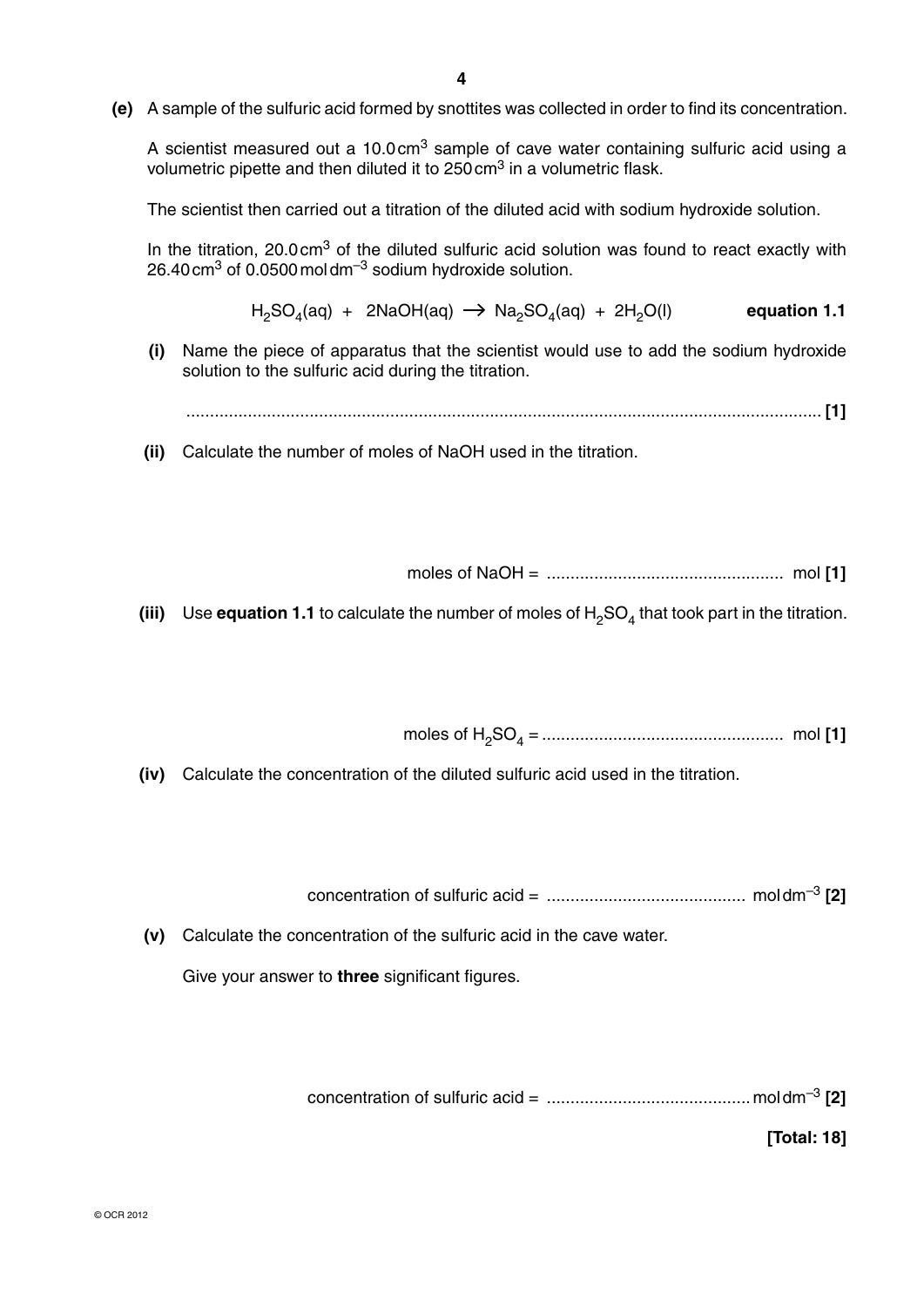**BLANK PAGE**

### **PLEASE DO NOT WRITE ON THIS PAGE**

### **PLEASE TURN OVER FOR QUESTIONS 2, 3, 4 AND 5**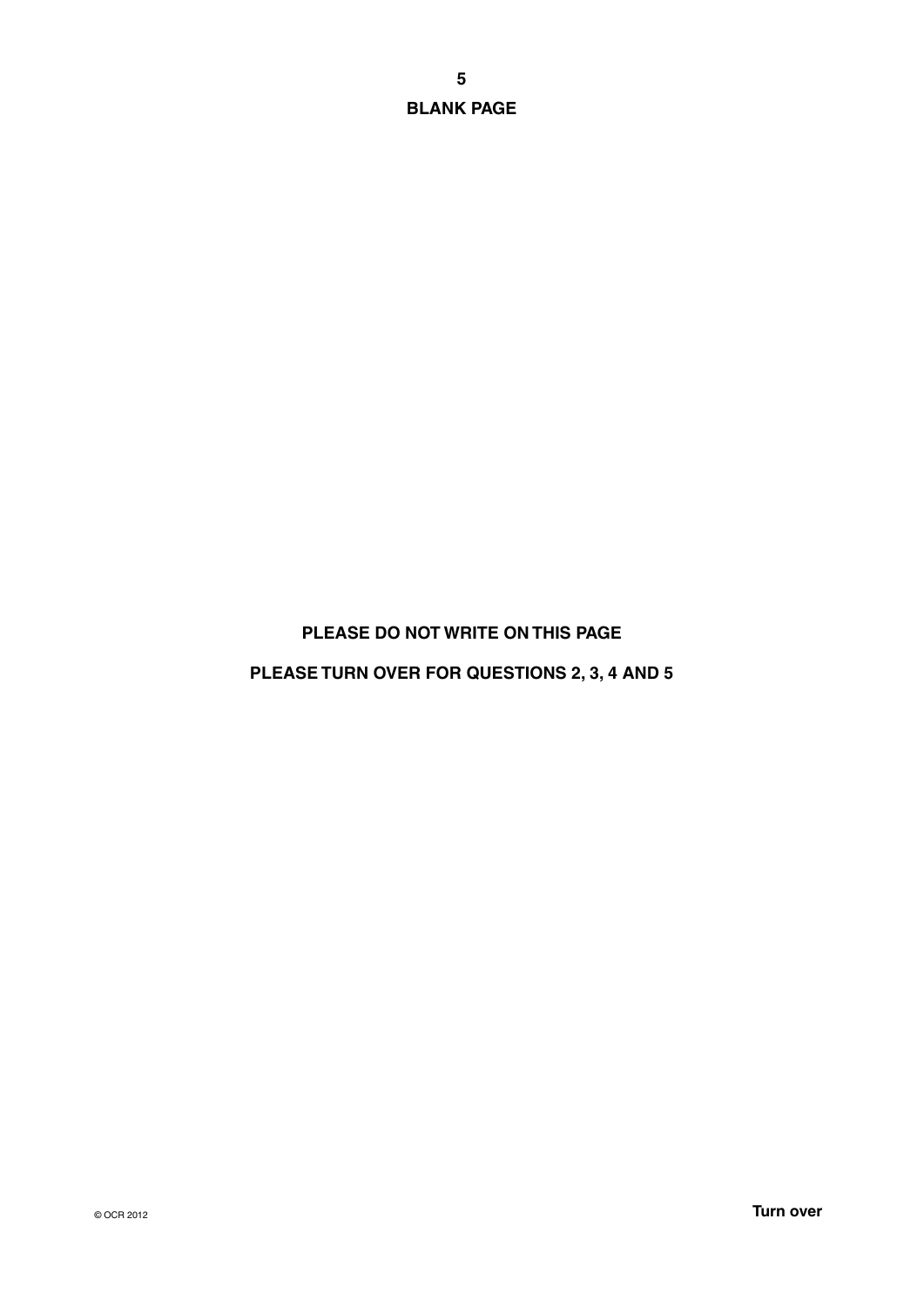**2** 'Violet oil' is sometimes used in aromatherapy treatments for its mild pain-killing properties. The oil has a strong 'leafy' odour due partly to the presence of compound **A**.



#### **compound A**

 **(a)** Name the functional groups present in compound **A**.

 ................................................................................................................................................... .............................................................................................................................................. **[2]**

 **(b)** Give the molecular formula of compound **A**.

.............................................................................................................................................. **[1]**

- **(c)** A student reacts compound **A** with bromine water.
	- **(i)** Describe the colour change the student would **see** when this reaction takes place. from ............................................................. to ............................................................. **[2]**
	- **(ii)** Write the equation for the reaction between compound **A** and bromine, using molecular formulae.
		- $\rightarrow$ **[1]**
	- **(iii)** Underline **two** words from the list below that best describe the mechanism for this reaction.

| addition | electrophilic | nucleophilic | radical | substitution | $[2]$ |
|----------|---------------|--------------|---------|--------------|-------|
|----------|---------------|--------------|---------|--------------|-------|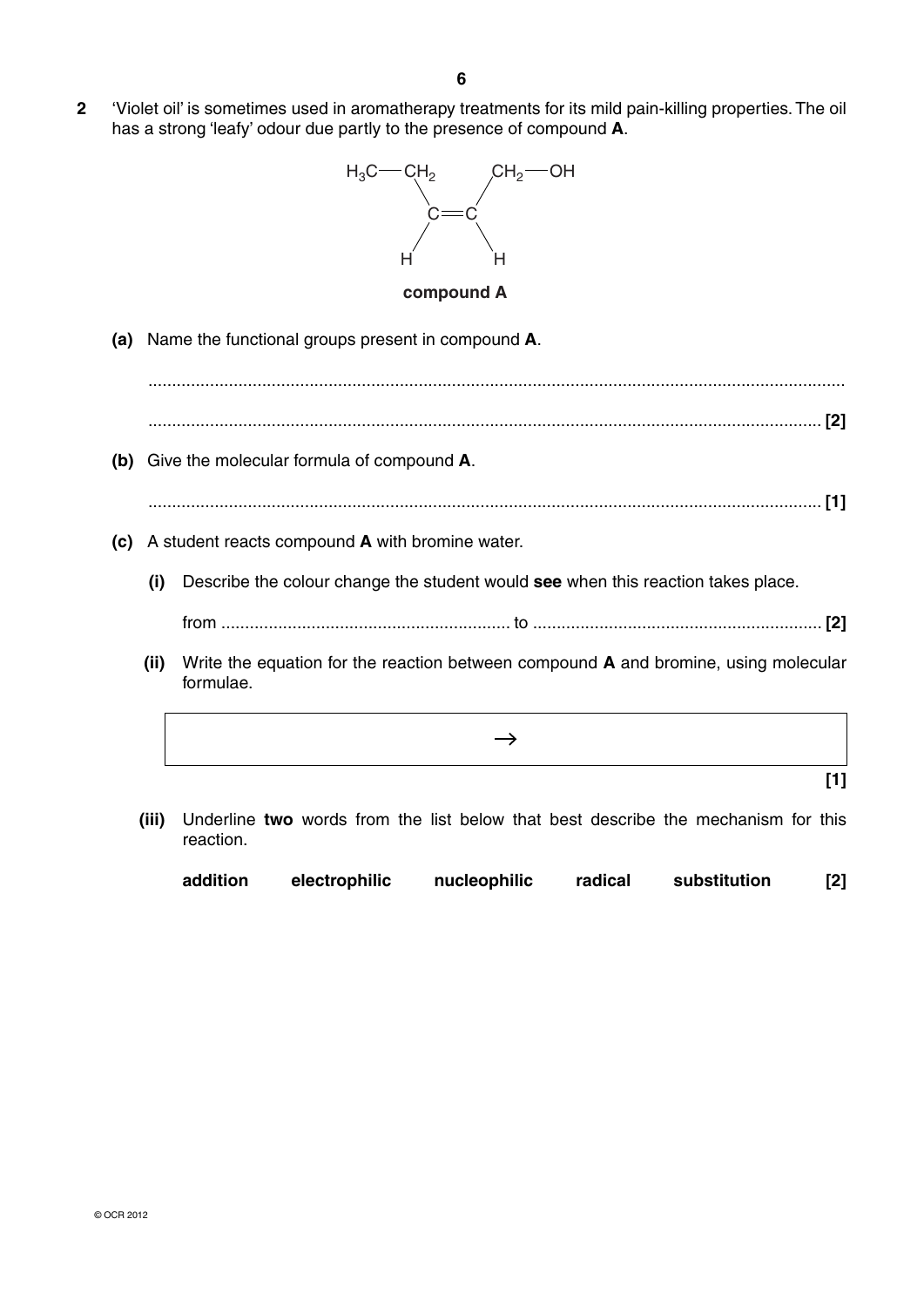

- **(d)** Compound **A** is one of a pair of *E*/*Z* isomers.
	- **(i)** Draw a diagram to show the structure of the other isomer and label it as *E* or *Z*.

**(ii)** Explain why CH<sub>3</sub>CH<sub>2</sub>CHCHCH<sub>2</sub>OH can exist as a pair of  $E/Z$  isomers.

 ........................................................................................................................................... ........................................................................................................................................... ........................................................................................................................................... ........................................................................................................................................... ...................................................................................................................................... **[2]**

 **(e)** Compound **A** reacts with hydrogen chloride to form **two** products with the molecular formula  $C_5H_{10}Cl_2$ . Draw the structures of **both** of these products.



**[1]**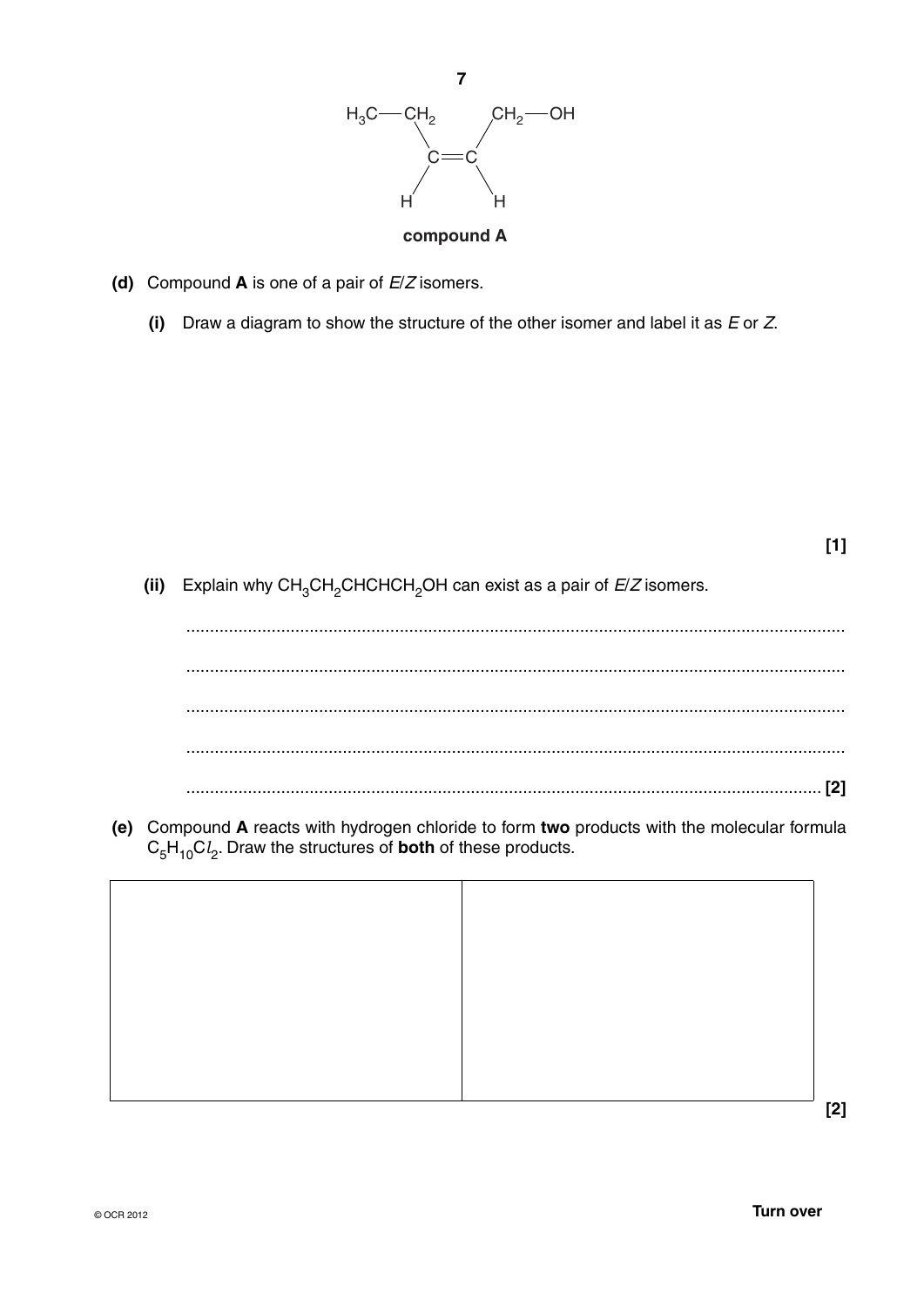

- Compound A can also be used to produce an addition polymer that is soluble in water.  $(f)$ 
	- Draw a diagram below to show the repeating unit of the polymer formed from compound A.  $(i)$

 $[1]$ 

(ii) The polymer formed from compound A is soluble in water.

Explain this solubility in terms of the molecular structure of the polymer and the formation of hydrogen bonds.

You should:

- explain how hydrogen bonds form
- suggest why the polymer is soluble in water.



In your answer, you should make it clear how the structure of the polymer links to its solubility in water.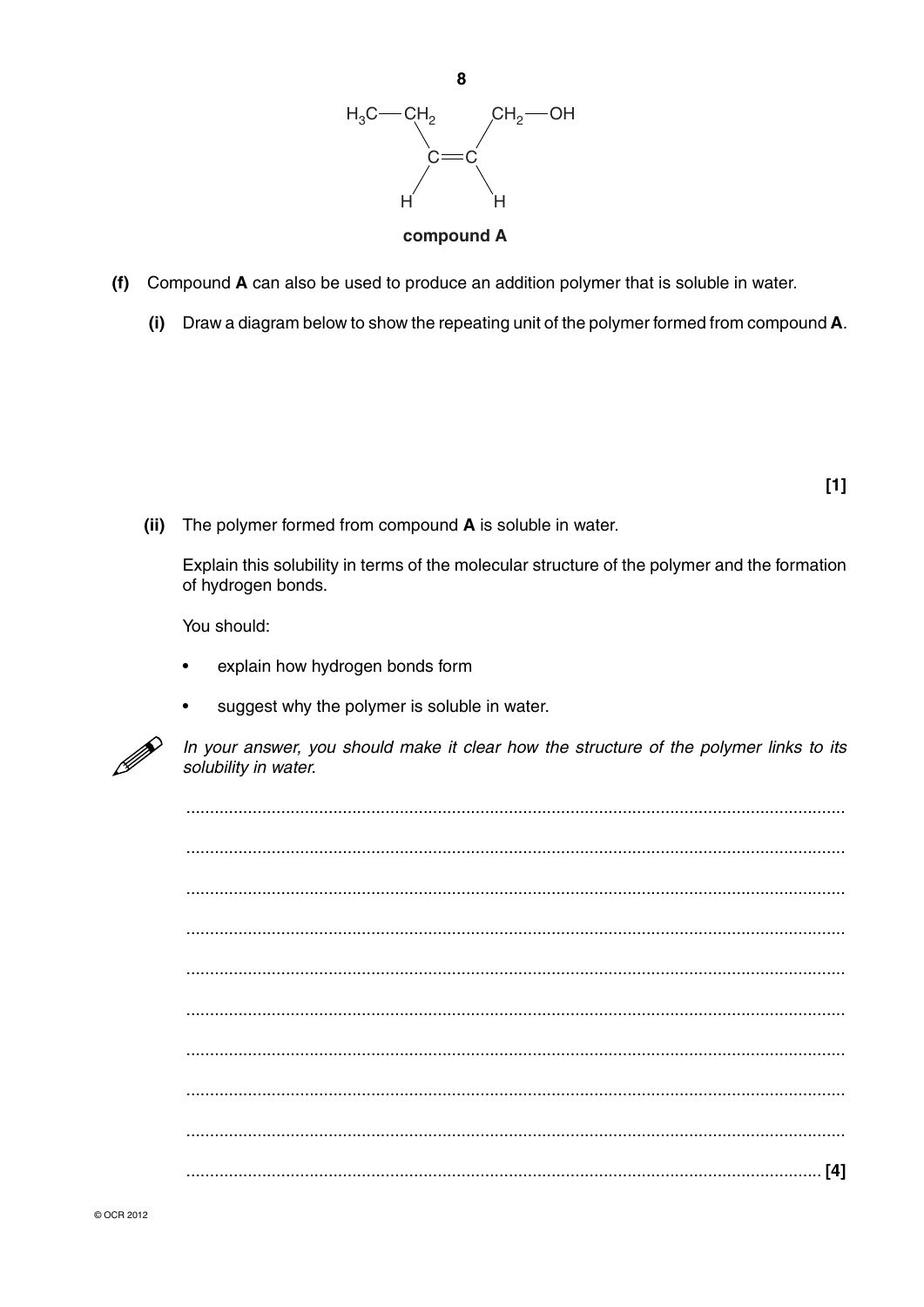**(g)** A student produces compound **B** by gently heating compound **A** with suitable reagents and immediately distilling the product from the mixture.



 **(i)** Name the reagents the student uses to convert compound **A** into compound **B**.

 ........................................................................................................................................... ...................................................................................................................................... **[2]**

 **(ii)** Name the functional group that is present in compound **B** that is not present in compound **A**.

...................................................................................................................................... **[1]**

- **(h)** A student carries out a reaction using the same reagents as in part **(g)**, but by heating the reaction mixture under reflux. Compound **C** is produced.
	- **(i)** Explain what is meant by the term *heating under reflux*.

 ........................................................................................................................................... ........................................................................................................................................... ........................................................................................................................................... ...................................................................................................................................... **[2]**

 **(ii)** Draw the **full** structural formula of the new functional group present in compound **C** and name this functional group.

name of functional group: .......................................................... **[2]**

**[Total: 25]**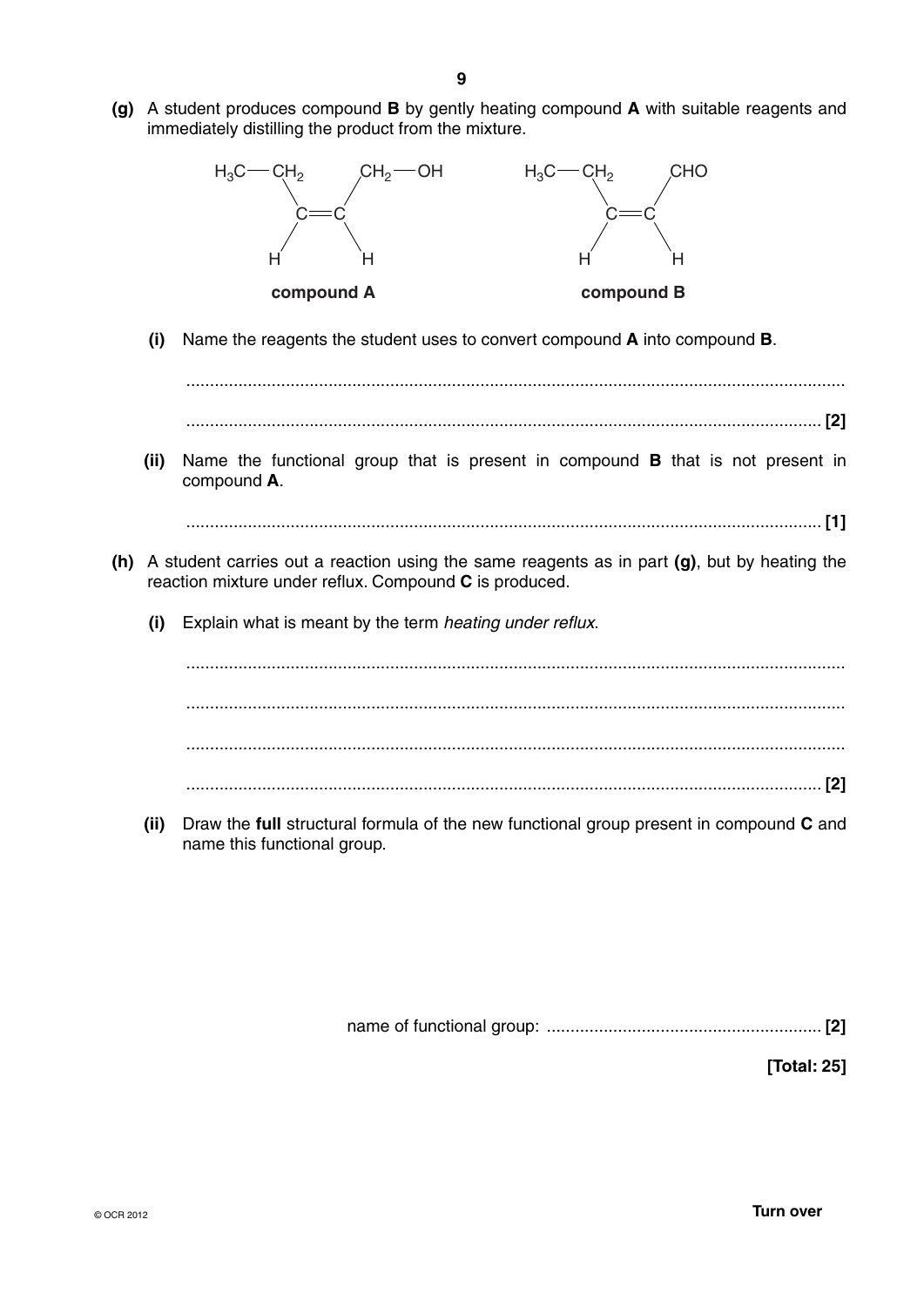- **3** In 2010, an Icelandic volcano erupted producing ash clouds that stopped plane flights across much of Europe. The volcano also emitted a mixture of gases.
	- (a) The ash produced by the volcano contained silicon dioxide, SiO<sub>2</sub>, whilst the gas mixture contained carbon dioxide.

Silicon dioxide is a solid but carbon dioxide is a gas at room temperature.

Explain this difference in terms of the bonding and structure in both compounds.

 ................................................................................................................................................... ................................................................................................................................................... ................................................................................................................................................... ................................................................................................................................................... ................................................................................................................................................... ................................................................................................................................................... .............................................................................................................................................. **[3]**

 **(b)** Most scientists are concerned about the increasing amount of carbon dioxide in the Earth's atmosphere.

Give **two** different processes, other than volcanic activity, that are causing an increase in the amount of carbon dioxide in the atmosphere.

 ................................................................................................................................................... .............................................................................................................................................. **[2]**

- **(c)** Most carbon dioxide from industrial processes is allowed to escape into the atmosphere.
	- **(i)** Carrying out capture and storage of carbon dioxide is one way that a chemical manufacturing process could be changed to slow down the increase in carbon dioxide levels in the atmosphere.

Suggest **TWO** other changes that a chemical company could make to its processes to achieve a reduction in the rate of increase of carbon dioxide levels.

 ........................................................................................................................................... ........................................................................................................................................... ...................................................................................................................................... **[2] (ii)** Suggest why capture and storage of carbon dioxide is expensive. ...........................................................................................................................................

...................................................................................................................................... **[1]**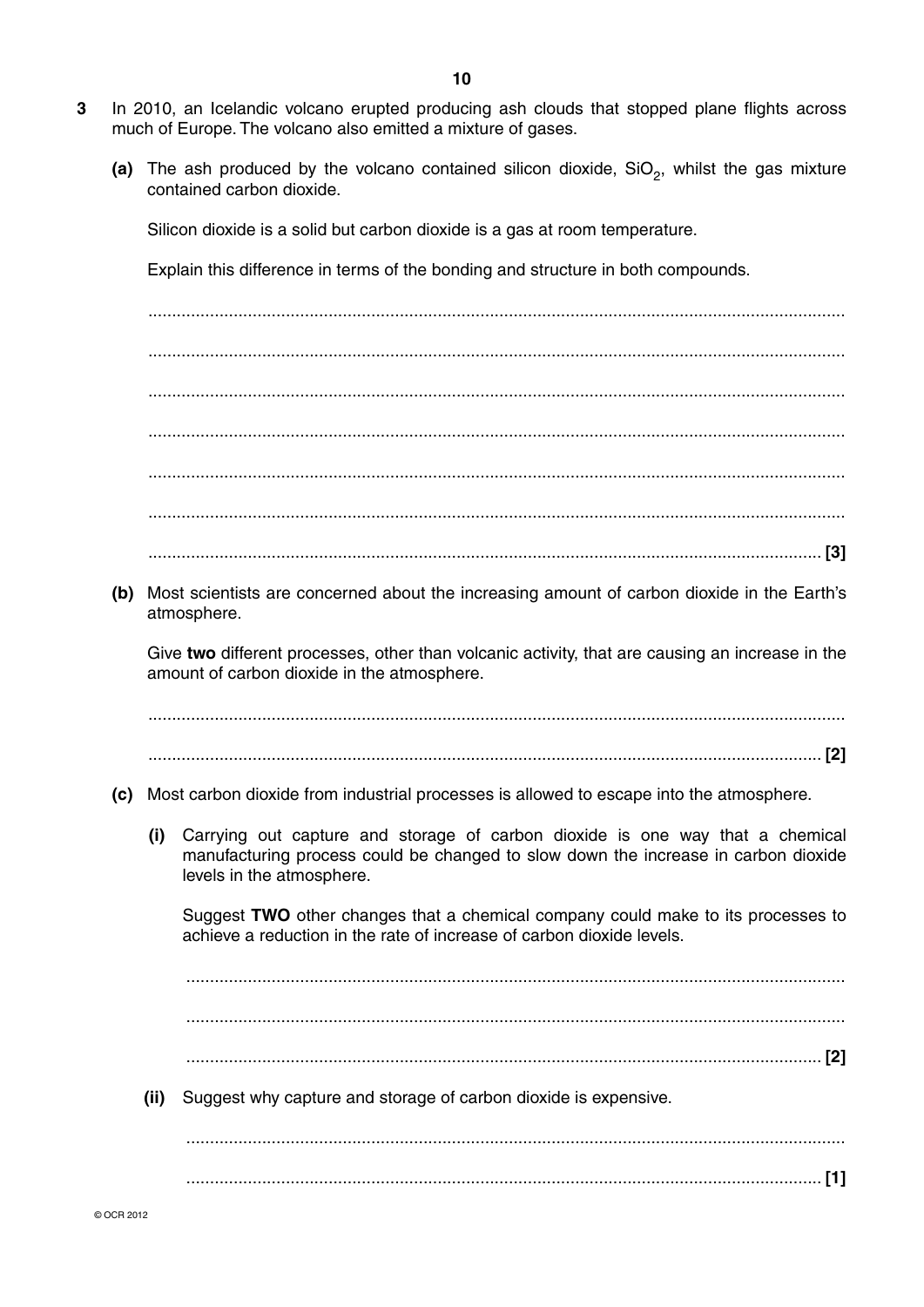- (d) The Earth absorbs visible radiation from the Sun and emits radiation from a different part of the electromagnetic spectrum. Carbon dioxide molecules absorb some of the emitted radiation.
	- Name the type of electromagnetic radiation that is emitted from the Earth's surface.  $(i)$
	- Explain what happens to carbon dioxide molecules when they absorb the radiation  $(ii)$ emitted from the Earth.

 $(iii)$ Explain how the changes that happen after the process in (ii) result in the warming of the atmosphere.

(e) The amount of carbon dioxide in the troposphere is affected by the fact that it can dissolve in ocean water. The following equations describe the main reactions that occur.

| equation 3.1 | CO <sub>2</sub> (aq)          | $\implies$           | CO <sub>2</sub> (g)  |
|--------------|-------------------------------|----------------------|----------------------|
| equation 3.2 | $H^{+}(aq) + HCO_{3}^{-}(aq)$ | $\rightleftharpoons$ | $CO_2(aq) + H_2O(l)$ |

Using these equations, explain the effect that an increase in carbon dioxide concentration  $(i)$ in the troposphere will have on the  $HCO<sub>3</sub><sup>-</sup>$  concentration in the oceans.

Suggest why the balance between gaseous  $CO<sub>2</sub>$  in the troposphere and  $CO<sub>2</sub>(aq)$  in the

 $(ii)$ oceans cannot be regarded as a true dynamic equilibrium.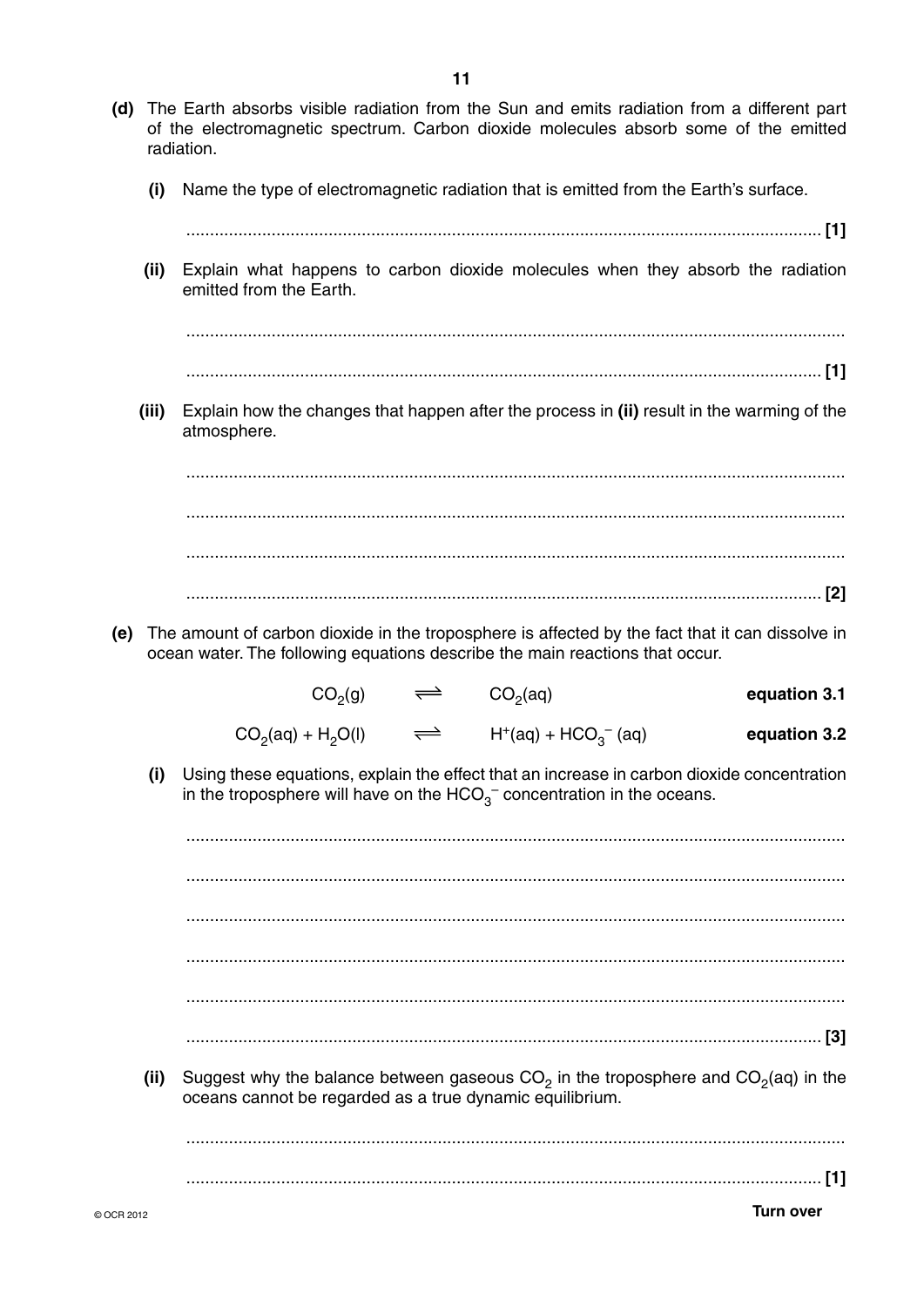**(f)** There has also been concern about the amount of ozone in the atmosphere. The overall equation for the formation of ozone in the Earth's atmosphere is shown below.

$$
3\text{O}_2\rightarrow2\text{O}_3
$$

 **(i)** Complete and balance **two** equations to show how oxygen is converted into ozone in the stratosphere.



**[2]**

 **(ii)** Explain why the formation of ozone you have described in **(i)** takes place in the stratosphere but **not** usually in the troposphere.

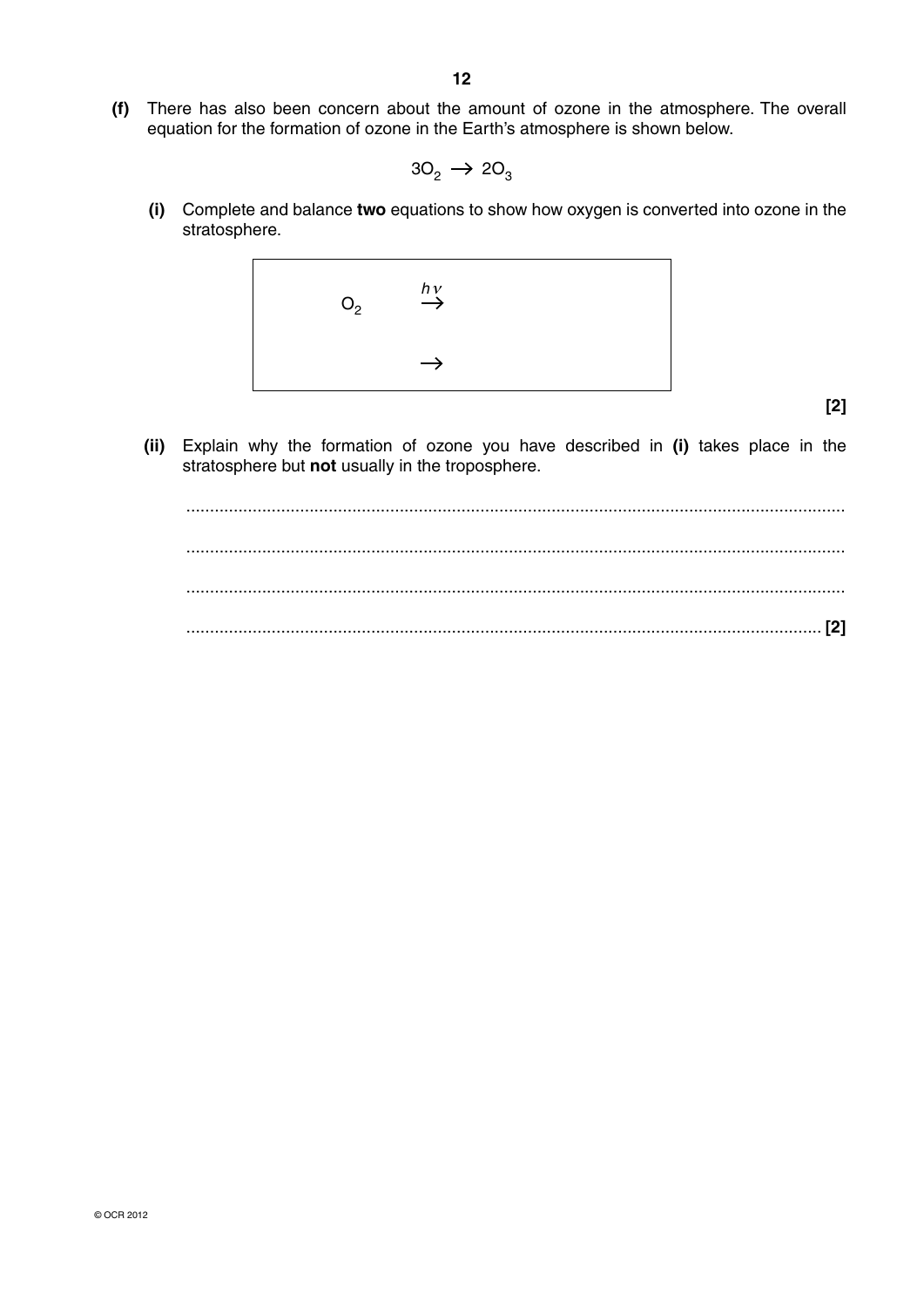**(g)** Ozone can be broken down by nitrogen monoxide. The mechanism for this process is shown below.

| equation 3.3 | $NO(g) + O_3(g) \rightarrow NO_2(g) + O_2(g)$ | step 1 |
|--------------|-----------------------------------------------|--------|
| equation 3.4 | $NO_2(g) + O(g) \rightarrow NO(g) + O_2(g)$   | step 2 |

 **(i)** Combine **equations 3.3** and **3.4** to produce the overall equation for the reaction.

**[1]**

 **(ii)** In the mechanism shown above for the breakdown of ozone, NO is acting as a homogeneous catalyst.

Explain what is meant by the term *homogeneous* in the context of catalysis.

How can you tell from **equation 3.3** and **equation 3.4** that NO is a catalyst?

homogeneous: ................................................................................................................... ........................................................................................................................................... NO is a catalyst because: .................................................................................................. ........................................................................................................................................... ...................................................................................................................................... **[2] [Total: 23]**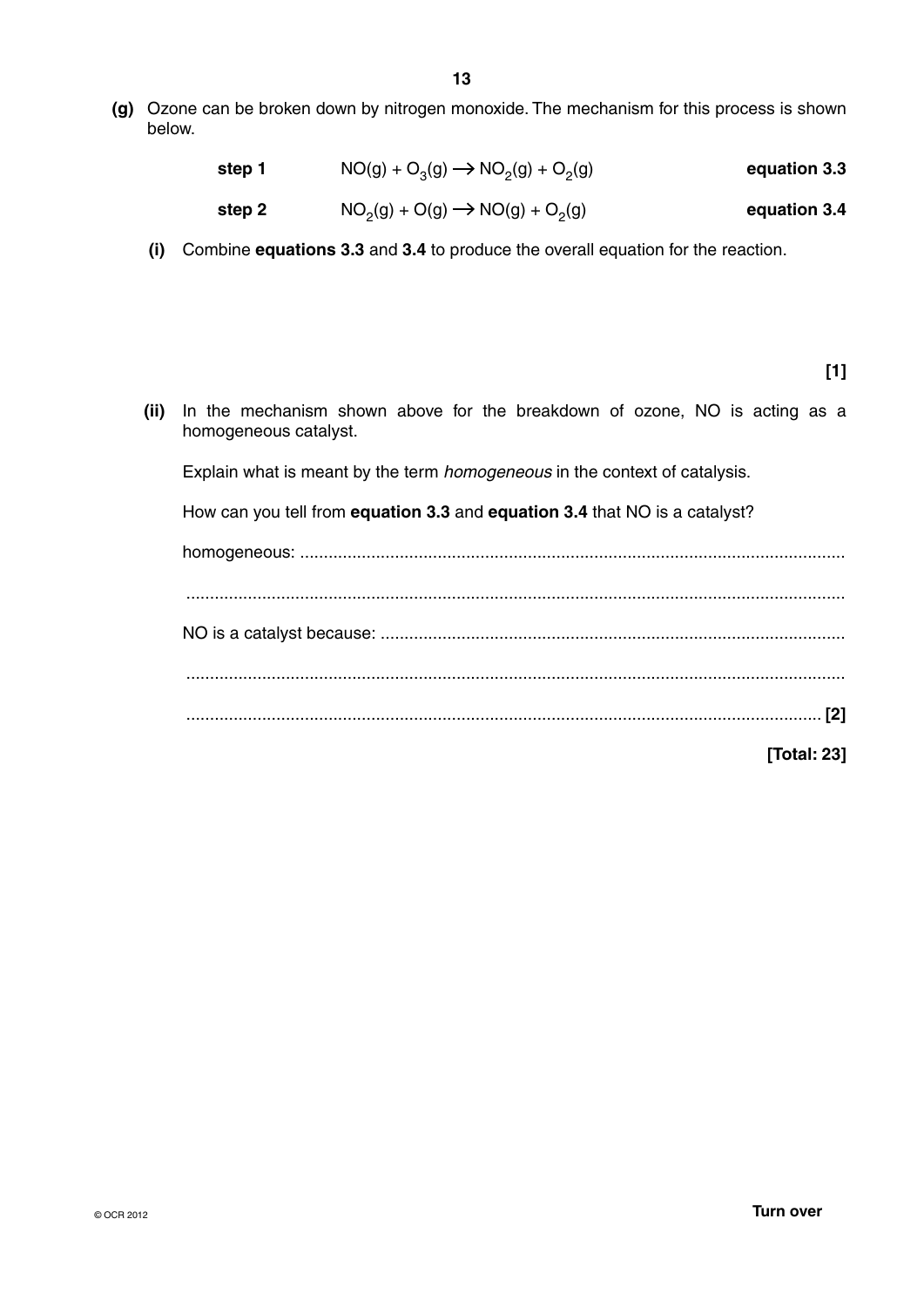- **4** Chlorofluorocarbons, CFCs, were originally regarded as very useful compounds. Their physical and chemical properties meant that they could be used for a wide range of applications, including as refrigerants and cleaning solvents.
	- **(a)** Unfortunately, we now know that CFCs break down in the stratosphere, starting a sequence of reactions that lead to ozone depletion.

| n٦                              |                                      |              |
|---------------------------------|--------------------------------------|--------------|
| CCl <sub>2</sub> F <sub>2</sub> | $\rightarrow$ CCIF <sub>2</sub> + Cl | equation 4.1 |

$$
Cl + O_3 \longrightarrow ClO + O_2 \qquad \qquad \text{equation 4.2}
$$

$$
ClO + O \qquad \longrightarrow \qquad Cl + O_2 \qquad \qquad \text{equation 4.3}
$$

 **(i)** Underline the term from the list below that describes the type of process shown in **equation 4.3**.

| initiation | propagation | termination |  |
|------------|-------------|-------------|--|
|------------|-------------|-------------|--|

 **(ii)** Explain why it is important that there is a certain minimum amount of ozone in the stratosphere.



 **(b)** The table below shows two CFCs and a former use for each of them.

Complete the table by choosing **one** property from the list below that is **essential** for the given use of **each** CFC:

### **non-flammable low boiling point high ozone depletion potential low reactivity**

| <b>CFC</b> | use           | essential property linked to use |
|------------|---------------|----------------------------------|
| $CCl_2F_2$ | refrigerant   |                                  |
| $CCl_3F$   | blowing agent |                                  |

**[2]**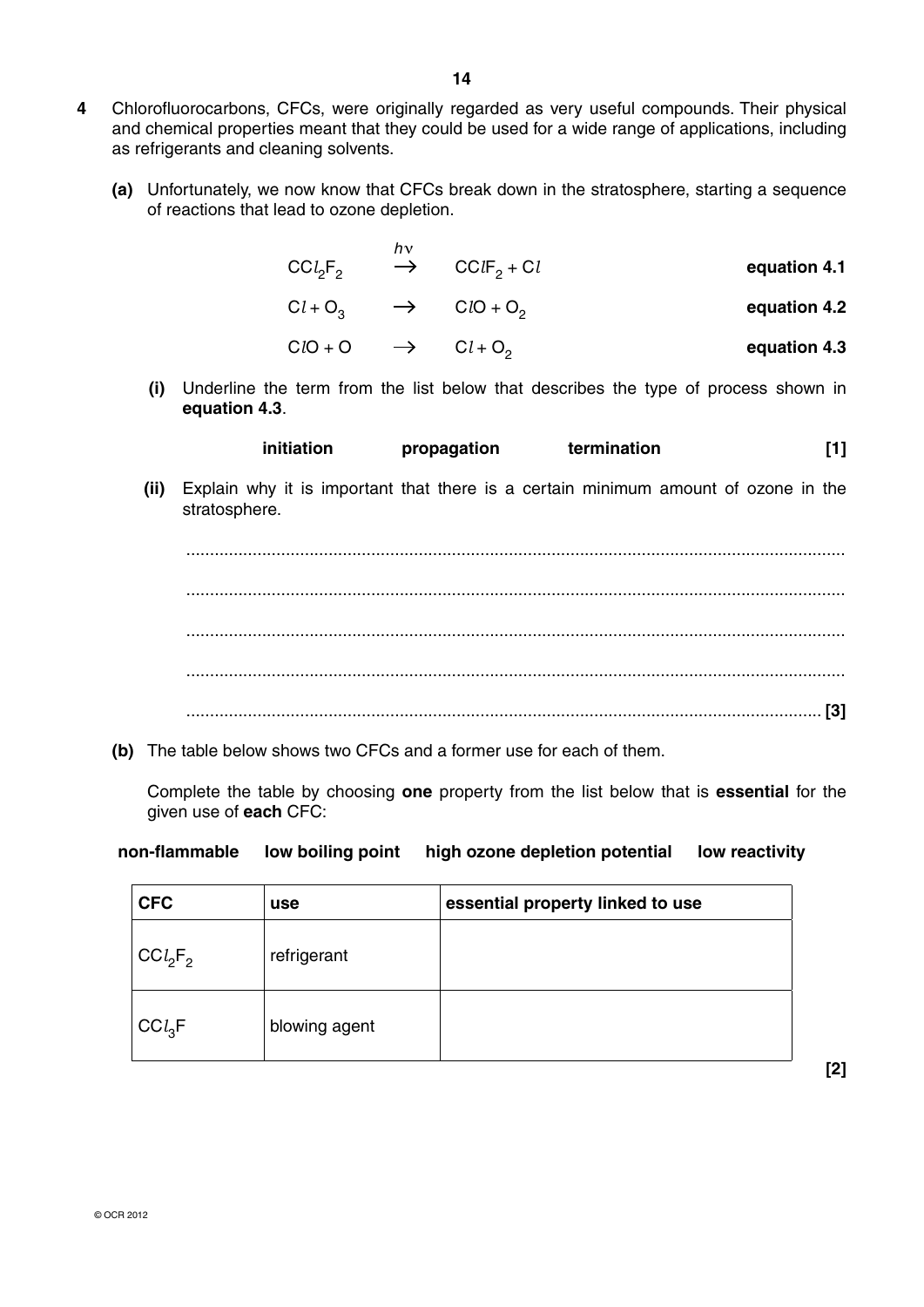- **(c)** Scientists have decided that hydrofluorocarbons, or HFCs, like  $F_3$ CCFH<sub>2</sub>, will make good long-term replacements for CFCs.
	- **(i)** Explain, in terms of the reactivity of HFCs in the **stratosphere**, why scientists think HFCs are a good long-term solution as replacements for CFCs.

| (ii) | Give one advantage and one disadvantage, not linked to their ozone depleting potential,<br>which scientists would take into account when considering the use of HFCs in place of<br>CFC <sub>s</sub> . |
|------|--------------------------------------------------------------------------------------------------------------------------------------------------------------------------------------------------------|
|      |                                                                                                                                                                                                        |
|      |                                                                                                                                                                                                        |
|      |                                                                                                                                                                                                        |
|      |                                                                                                                                                                                                        |
|      | (d) The hydrofluorocarbon, $F_3CCFH_2$ , can be prepared industrially by reacting hydrogen fluoride<br>with $Cl2C=CClH$ .                                                                              |
|      | $Cl_2C=CClH + 4HF \rightarrow F_3CCFH_2 + 3HCl$<br>equation 4.4                                                                                                                                        |
| (i)  | In the reaction shown in equation 4.4, some of the hydrogen fluoride takes part in a<br>nucleophilic substitution reaction with the $Cl2C=CClH$ .                                                      |
|      | Explain how HF can act as a <i>nucleophile</i> in this reaction.                                                                                                                                       |
|      |                                                                                                                                                                                                        |
|      |                                                                                                                                                                                                        |
|      | $[2]$                                                                                                                                                                                                  |
| (ii) | The reaction shown in equation 4.4 can be catalysed by chromium(III) fluoride.                                                                                                                         |
|      | Explain why the use of a catalyst speeds up the reaction rate.                                                                                                                                         |
|      |                                                                                                                                                                                                        |
|      |                                                                                                                                                                                                        |
|      |                                                                                                                                                                                                        |
|      | [Total: 14]                                                                                                                                                                                            |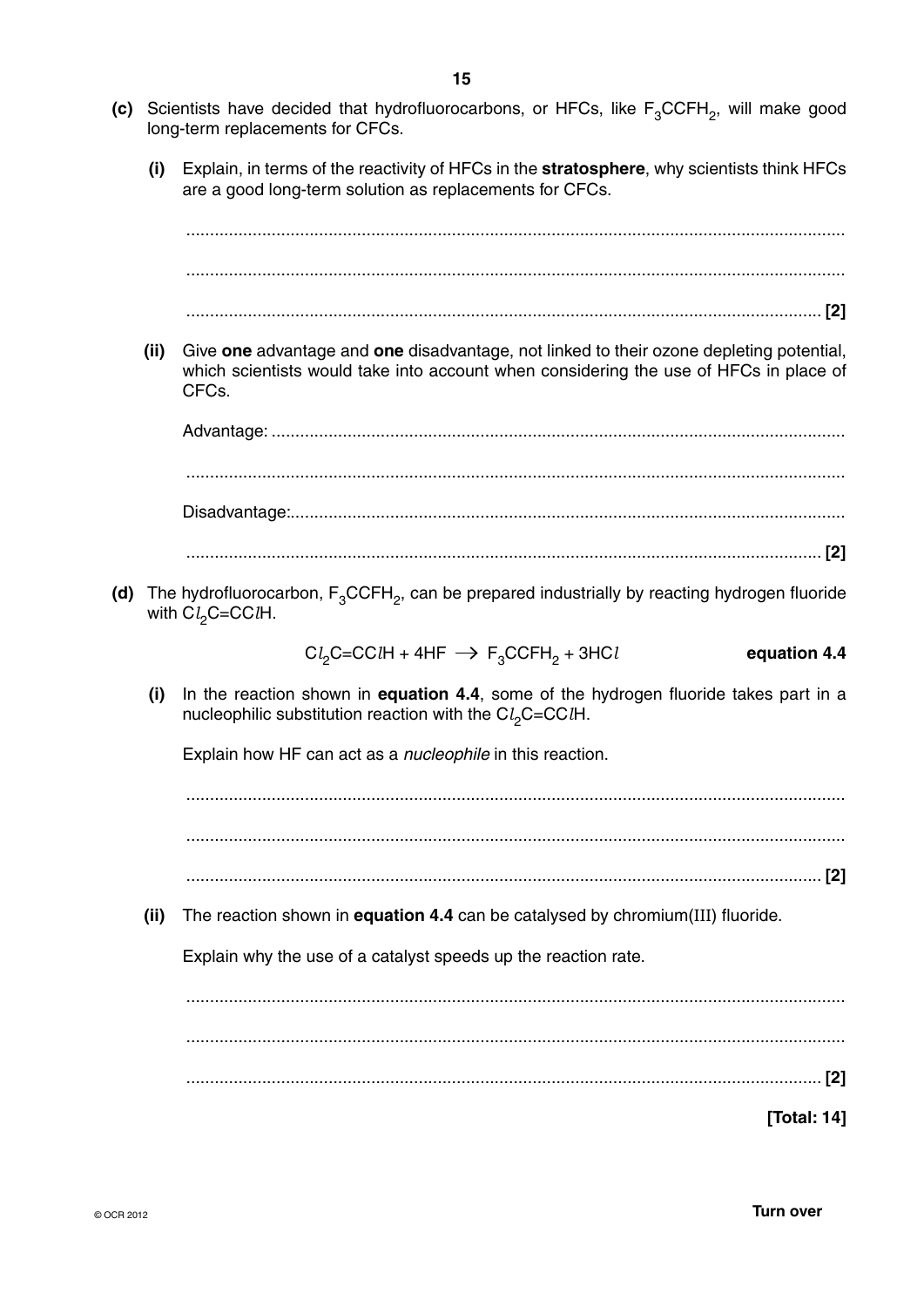- This question is based on the Advance Notice article 'Chlorine dioxide' which is provided as an 5 insert to this paper.
	- (a) Explain what is meant by the term *radical* and name the type of bond breaking that forms radicals. Give an example of a radical from the article, other than chlorine dioxide.

- (b) Write the ionic equation for the reaction of sodium chlorate(V) with  $HCL$ 
	- $\rightarrow$  $[2]$
- (c) By reference to the types of intermolecular bonds that are present, explain why chlorine dioxide has a higher boiling point than chlorine.

In your answer, you should use appropriate technical terms, spelled correctly.

© OCR 2012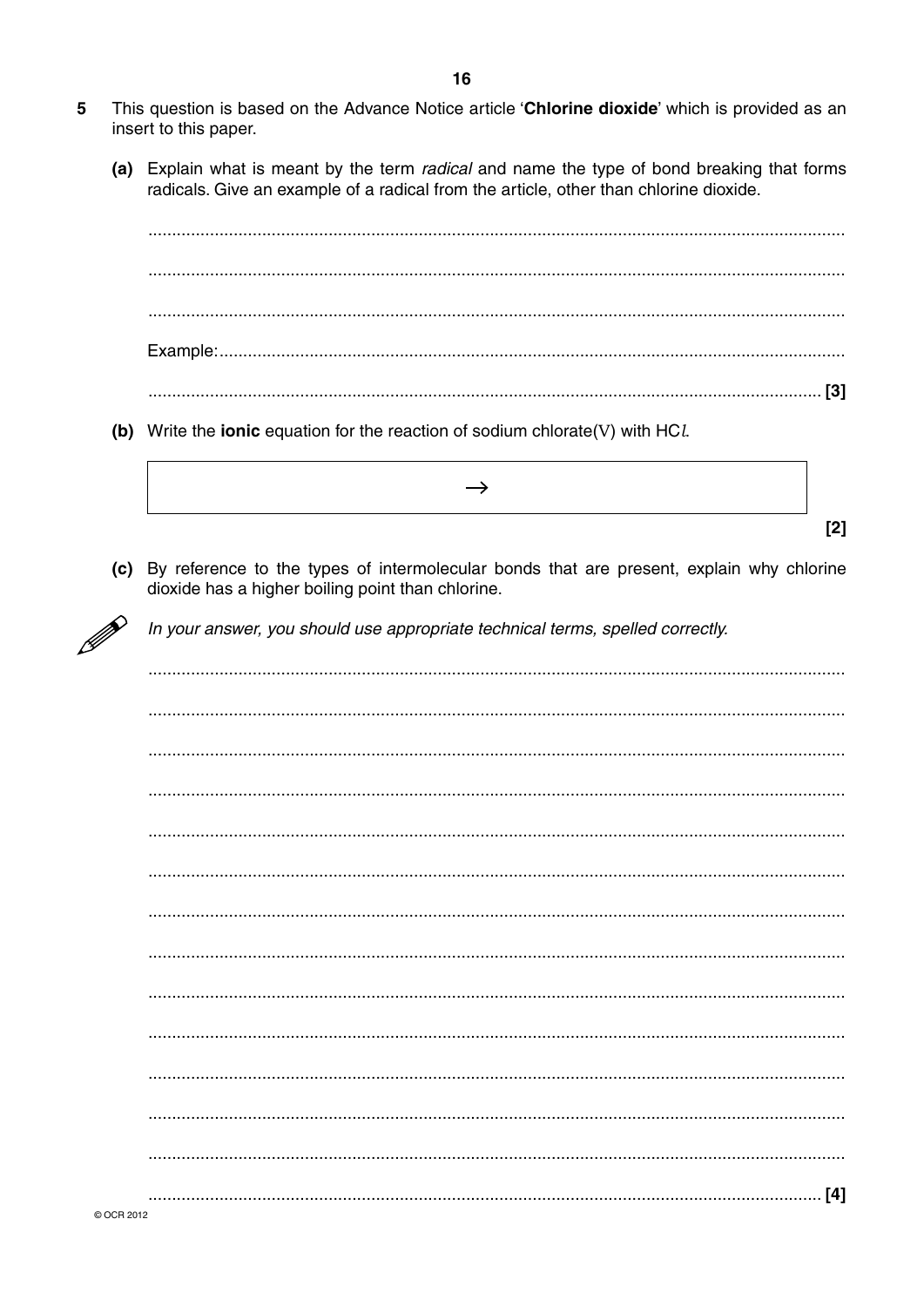- **(d)** Chlorine dioxide can oxidise some organic compounds.
	- **(i)** Suggest a **hydrocarbon** with three carbon atoms that might be oxidised by chlorine dioxide, giving your reason.

 ........................................................................................................................................... ...........................................................................................................................................

...................................................................................................................................... **[2]**

 **(ii)** Explain why, in the reaction of chlorine dioxide with organic molecules, the chlorine dioxide is said to have been reduced.

 ........................................................................................................................................... ...................................................................................................................................... **[1]**

 **(e)** Calculate the percentage of 'available chlorine' in chlorine dioxide when it is reduced to chloride.

available chlorine = ...................................................... % **[2]**

### **QUESTION 5 CONTINUES ON PAGE 18**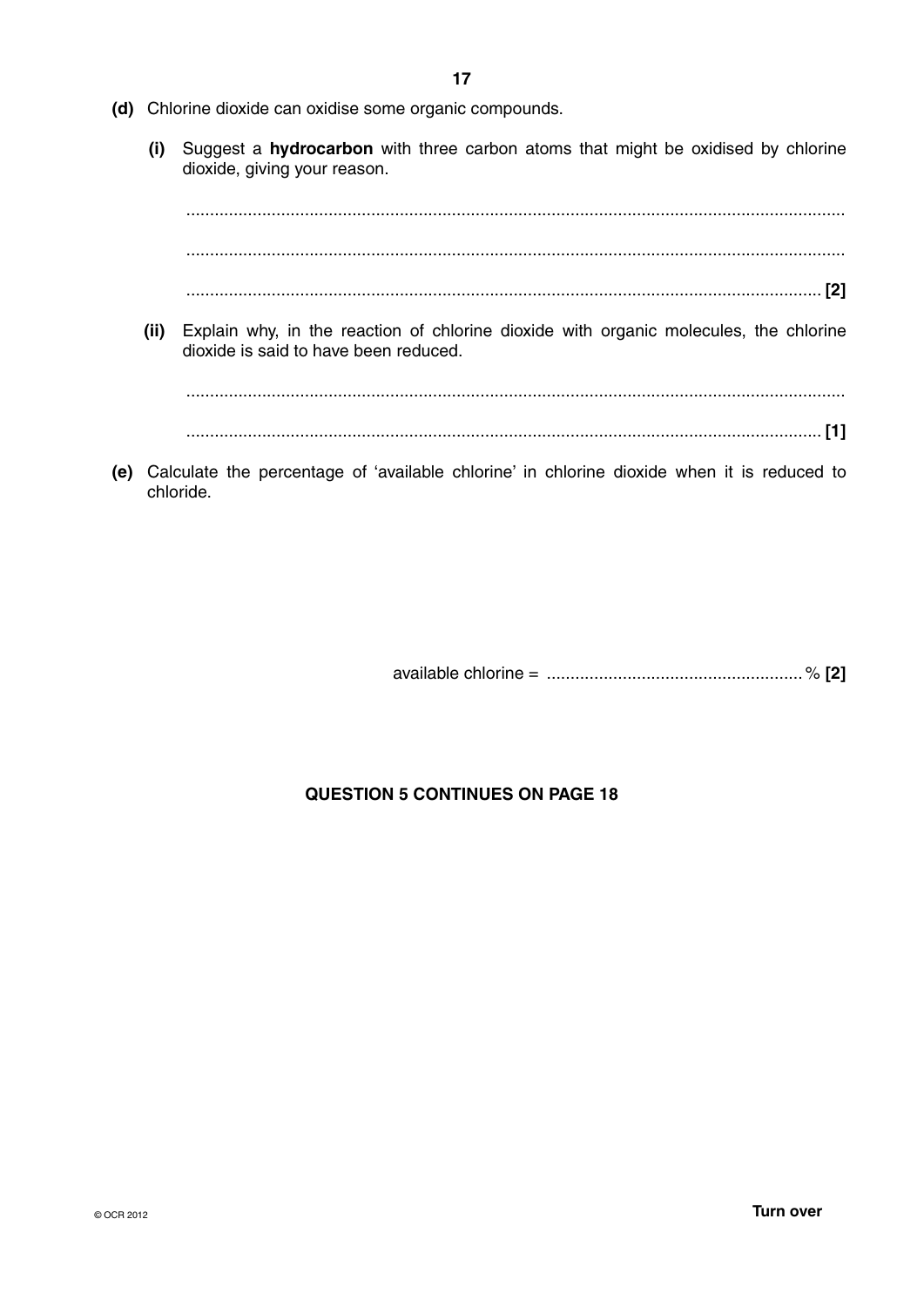

Explain why chlorine dioxide is preferred to chlorine as a disinfectant.

In your answer you should make clear the chemical theory behind some of the comparisons vou make.

[Total: 20]

### **END OF QUESTION PAPER**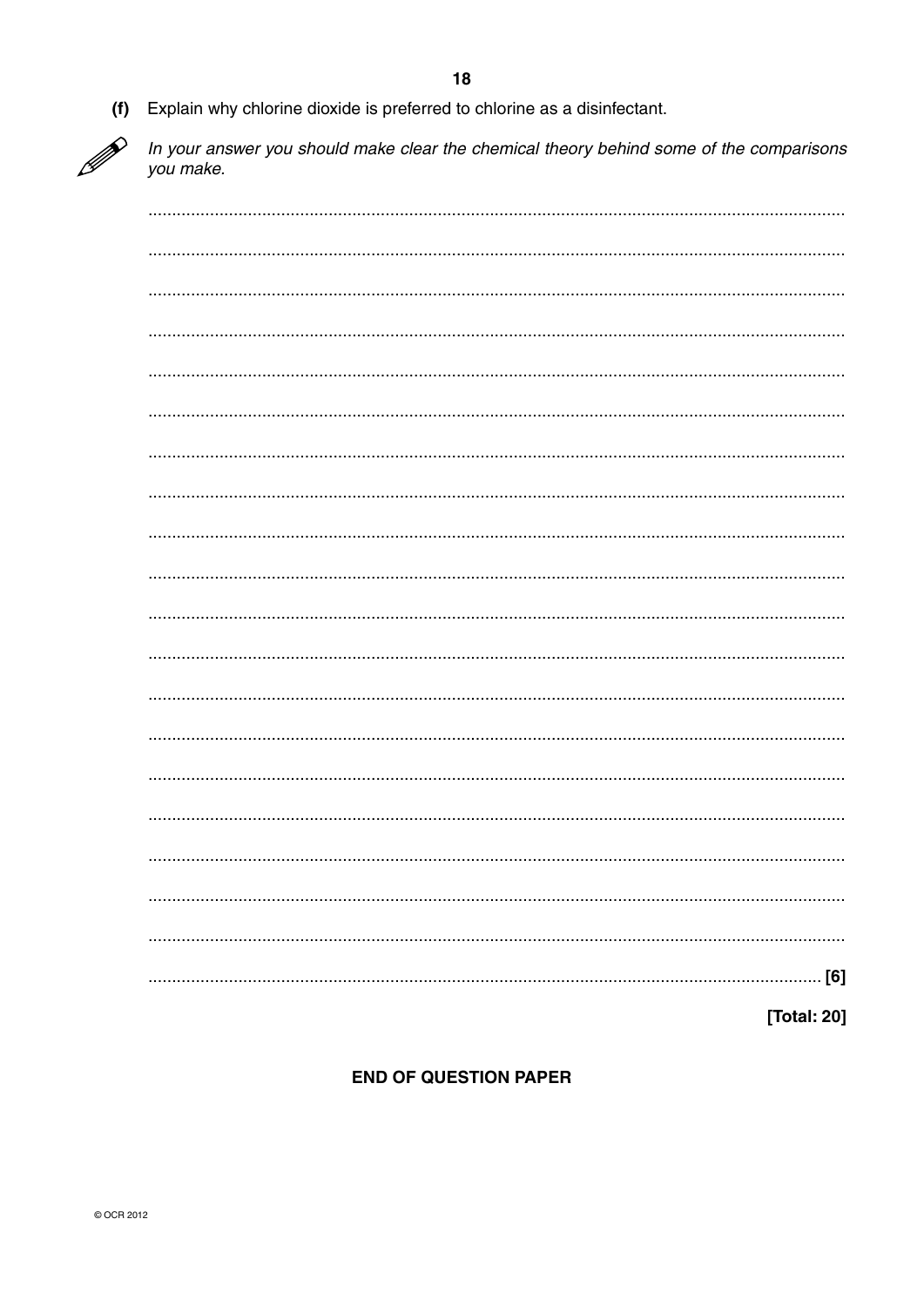### **ADDITIONAL PAGE**

If additional space is required, you should use the lined pages below. The question number(s) must be clearly shown.

© OCR 2012